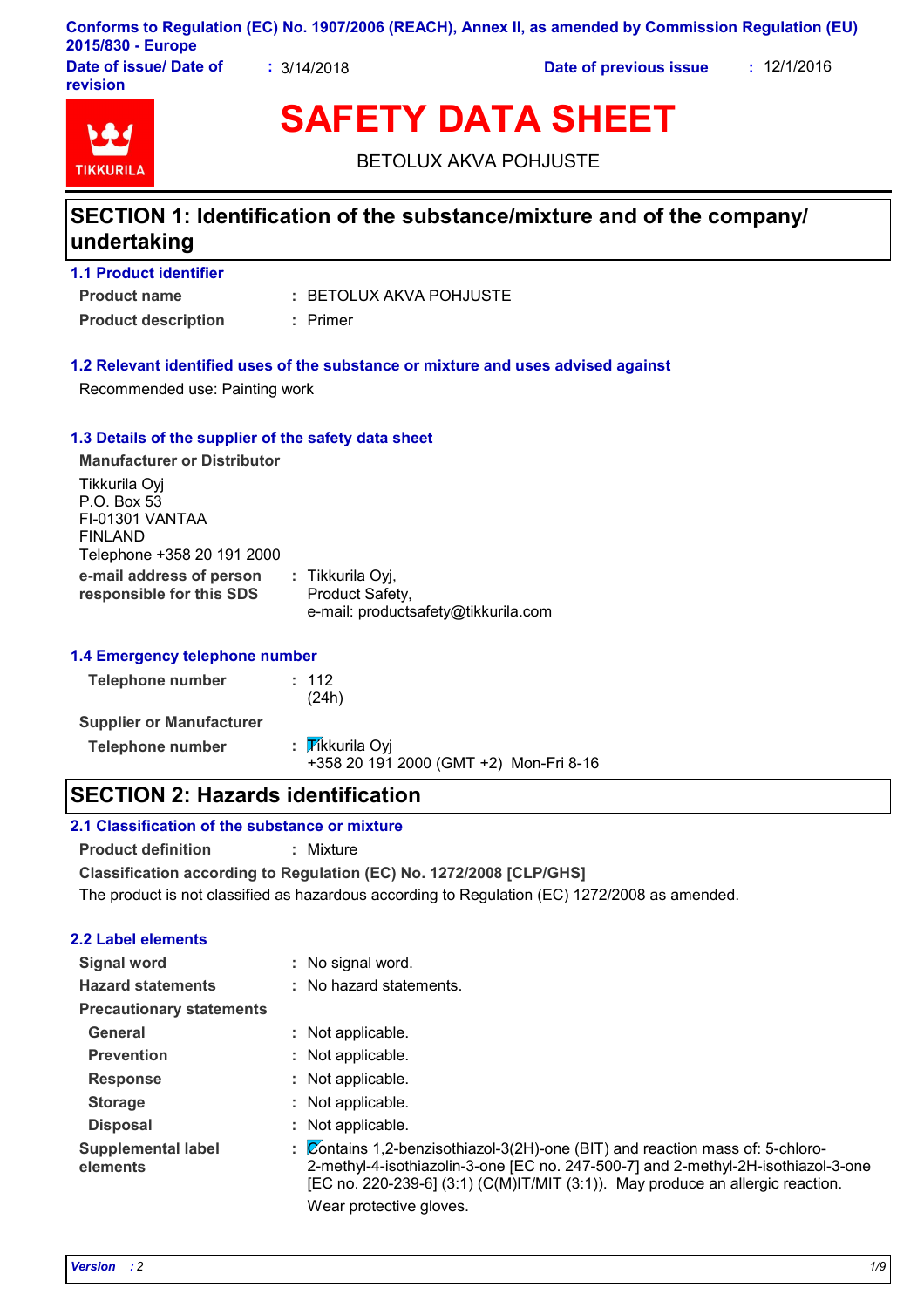*Date of issue/Date of revision 14.03.2018 Date of previous issue 01.12.2016. BETOLUX AKVA POHJUSTE*

#### **Treated articles**

This product contains a biocidal product for the preservation of the product during storage. Contains  $C(M)IT/MIT$  (3:1).

#### **2.3 Other hazards**

**Other hazards which do : not result in classification** : None known.

# **SECTION 3: Composition/information on ingredients**

| <b>3.2 Mixtures</b>                                                                                                                                                         | $:$ Mixture                     |          |                                                                                                                                                                                    |              |
|-----------------------------------------------------------------------------------------------------------------------------------------------------------------------------|---------------------------------|----------|------------------------------------------------------------------------------------------------------------------------------------------------------------------------------------|--------------|
|                                                                                                                                                                             |                                 |          | <b>Classification</b>                                                                                                                                                              |              |
| <b>Product/ingredient</b><br>name                                                                                                                                           | <b>Identifiers</b>              | %        | <b>Regulation (EC) No.</b><br>1272/2008 [CLP]                                                                                                                                      | <b>Notes</b> |
| $1/2$ -benzisothiazol-3(2H)-one (BIT)                                                                                                                                       | EC: 220-120-9<br>CAS: 2634-33-5 | < 0.05   | Acute Tox. 4, H302<br>Skin Irrit. 2, H315<br>Eye Dam. 1, H318<br>Skin Sens. 1, H317<br>Aquatic Acute 1, H400 (M=1)<br>Aquatic Chronic 2, H411                                      |              |
| reaction mass of: 5-chloro-2-methyl-<br>4-isothiazolin-3-one [EC no.<br>247-500-7] and 2-methyl-2H-<br>isothiazol-3-one [EC no. 220-239-6]<br>$(3:1)$ (C(M)IT/MIT $(3:1)$ ) | CAS: 55965-84-9                 | < 0.0015 | Acute Tox. 3, H301<br>Acute Tox. 3, H311<br>Acute Tox. 3, H331<br>Skin Corr. 1B, H314<br><b>Skin Sens. 1, H317</b><br>Aquatic Acute 1, H400 (M=1)<br>Aquatic Chronic 1, H410 (M=1) |              |
|                                                                                                                                                                             |                                 |          | See Section 16 for the full<br>text of the H statements<br>declared above.                                                                                                         |              |

There are no additional ingredients present which, within the current knowledge of the supplier, are classified and contribute to the classification of the substance and hence require reporting in this section.

There are no additional ingredients present which, within the current knowledge of the supplier and in the concentrations applicable, are classified as hazardous to health or the environment, are PBTs or vPvBs or have been assigned a workplace exposure limit and hence require reporting in this section.

Occupational exposure limits, if available, are listed in Section 8.

Notes, if applicable, refer to Notes given in Annex VI of 1272/2008/EC.

# **SECTION 4: First aid measures**

| 4.1 Description of first aid measures |                                                                                                                                                                                                      |
|---------------------------------------|------------------------------------------------------------------------------------------------------------------------------------------------------------------------------------------------------|
| General                               | : In all cases of doubt, or when symptoms persist, seek medical attention. Show this<br>safety data sheet or label to the doctor if possible.                                                        |
| Eye contact                           | : Check for and remove any contact lenses. Immediately flush eyes with plenty of<br>lukewarm water, keeping eyelids open. Continue to rinse for at least 10 minutes.                                 |
| <b>Inhalation</b>                     | $:$ Remove to fresh air.                                                                                                                                                                             |
| <b>Skin contact</b>                   | : Wash skin thoroughly with soap and water or use recognized skin cleanser. Do<br>NOT use solvents or thinners.                                                                                      |
| Ingestion                             | : If accidentally swallowed rinse the mouth with plenty of water (only if the person is<br>conscious). If significant amounts have been swallowed or if symptoms persist,<br>seek medical attention. |

### **4.2 Most important symptoms and effects, both acute and delayed**

See Section 11 for more detailed information on health effects and symptoms.

#### **Contains:**

1,2-benzisothiazol-3(2H)-one (BIT) reaction mass of: 5-chloro-2-methyl-4-isothiazolin-3-one [EC no. 247-500-7] and 2-methyl-2H-isothiazol-3-one [EC no. 220-239-6] (3:1) (C(M)IT/MIT (3:1)) May produce an allergic reaction.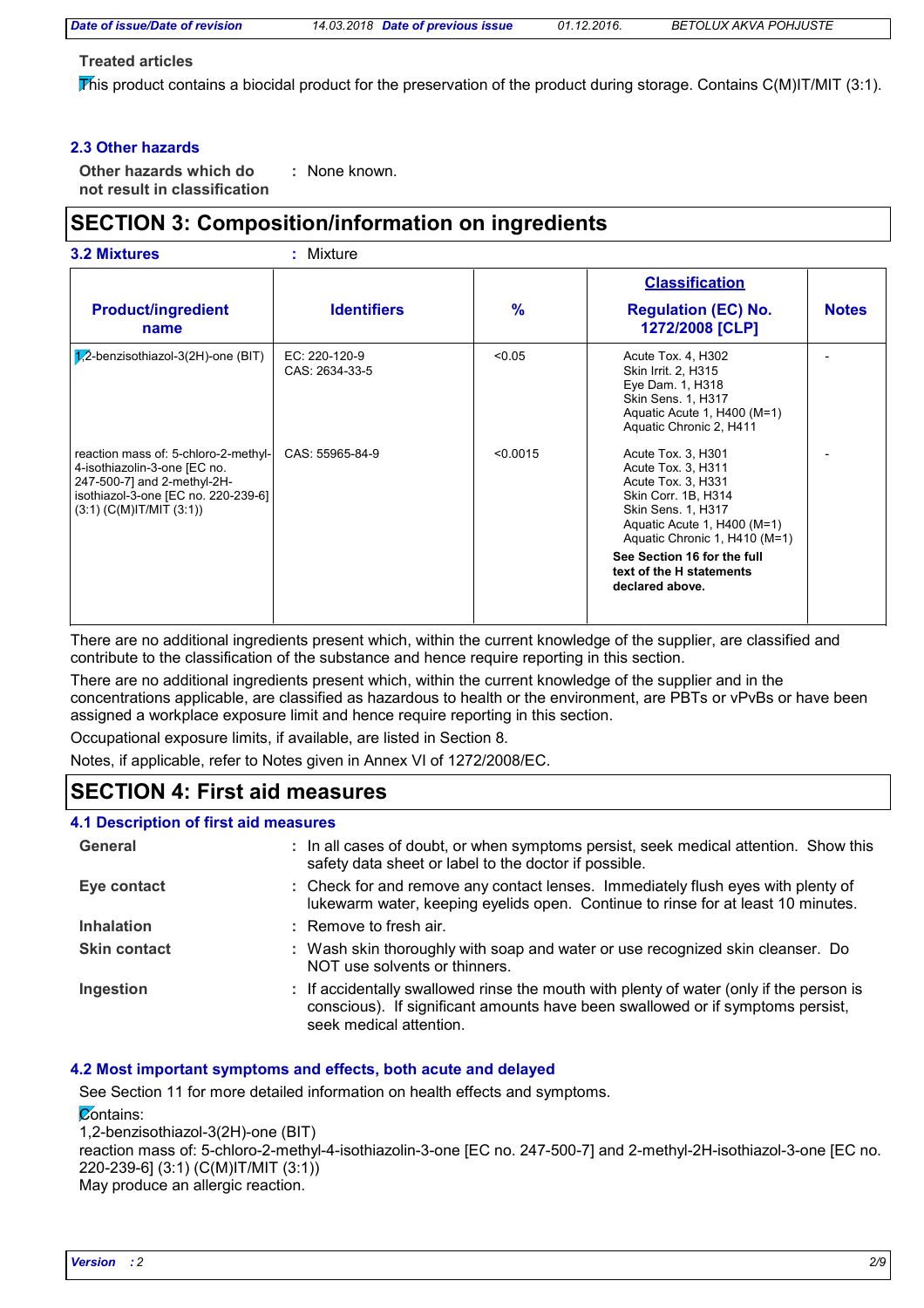#### **4.3 Indication of any immediate medical attention and special treatment needed**

None.

# **SECTION 5: Firefighting measures**

| 5.1 Extinguishing media<br><b>Suitable extinguishing</b><br>media | : Use an extinguishing agent suitable for the surrounding fire. Recommended:<br>Alcohol resistant foam, CO <sub>2</sub> , powders or water spray/mist.        |
|-------------------------------------------------------------------|---------------------------------------------------------------------------------------------------------------------------------------------------------------|
| Unsuitable extinguishing<br>media                                 | : Do not use a direct water jet that could spread the fire.                                                                                                   |
|                                                                   | 5.2 Special hazards arising from the substance or mixture                                                                                                     |
| Hazards from the<br>substance or mixture                          | : This product is not classified as flammable. Fire will produce dense black smoke.<br>Exposure to decomposition products may cause a health hazard.          |
| <b>Hazardous combustion</b><br>products                           | : When exposed to high temperatures, hazardous decomposition products may be<br>produced, such as carbon monoxide and dioxide, smoke, oxides of nitrogen etc. |
| <b>5.3 Advice for firefighters</b>                                |                                                                                                                                                               |
| <b>Special protective actions</b><br>for fire-fighters            | : Use water spray to keep fire-exposed containers cool. Do not release runoff from<br>fire to drains or watercourses.                                         |

| <b>Special protective</b>   | : Appropriate breathing apparatus may be required. |
|-----------------------------|----------------------------------------------------|
| equipment for fire-fighters |                                                    |

# **SECTION 6: Accidental release measures**

| <b>6.1 Personal precautions,</b><br>protective equipment and<br>emergency procedures | : Refer to protective measures listed in sections 7 and 8.                                                                                                                                                                                                               |  |
|--------------------------------------------------------------------------------------|--------------------------------------------------------------------------------------------------------------------------------------------------------------------------------------------------------------------------------------------------------------------------|--|
| <b>6.2 Environmental</b><br>precautions                                              | : Do not allow to enter drains, water courses or soil.                                                                                                                                                                                                                   |  |
| 6.3 Methods and materials<br>for containment and<br>cleaning up                      | : Contain and collect spillage with non-combustible, absorbent material e.g. sand,<br>earth, vermiculite or diatomaceous earth and place in container for disposal<br>according to local regulations. Preferably clean with water or detergent. Avoid using<br>solvents. |  |
| 6.4 Reference to other<br>sections                                                   | : See Section 1 for emergency contact information.<br>See Section 13 for additional waste treatment information.                                                                                                                                                         |  |

# **SECTION 7: Handling and storage**

| 7.1 Precautions for safe<br>handling                                                 | : Skin contact with the product and exposure to spray mist and vapor should be<br>avoided. Avoid inhalation of dust from sanding. See Section 8 for information on<br>appropriate personal protective equipment. Eating, drinking and smoking should be<br>prohibited in areas where this material is handled and stored. Wash hands before<br>breaks and immediately after handling the product.                                                        |
|--------------------------------------------------------------------------------------|----------------------------------------------------------------------------------------------------------------------------------------------------------------------------------------------------------------------------------------------------------------------------------------------------------------------------------------------------------------------------------------------------------------------------------------------------------|
| <b>7.2 Conditions for safe</b><br>storage, including any<br><b>incompatibilities</b> | : Store in original container protected from direct sunlight in a dry, cool and well-<br>ventilated area, away from incompatible materials (see Section 10) and food and<br>drink. Keep container tightly closed. Containers that have been opened must be<br>carefully resealed and kept upright to prevent leakage. Recommended storage<br>temperature is $+5^{\circ}$ C +25°C. Do not allow to freeze. Store in accordance with local<br>regulations. |
| 7.3 Specific end use(s)                                                              | : None.                                                                                                                                                                                                                                                                                                                                                                                                                                                  |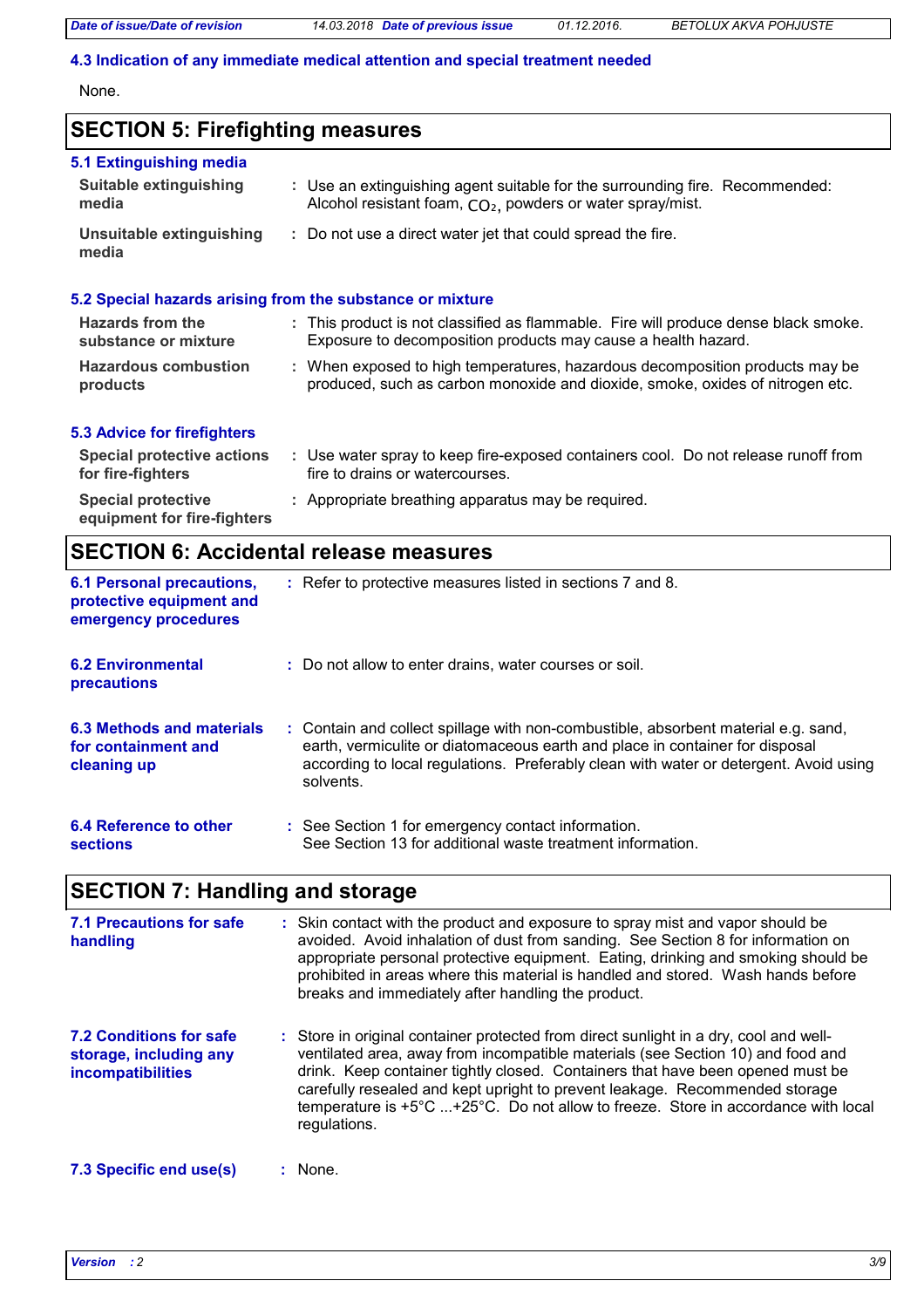# **SECTION 8: Exposure controls/personal protection**

# **8.1 Control parameters**

No exposure limit value known. **Occupational exposure limits**

**procedures**

Recommended monitoring : If this product contains ingredients with exposure limits, personal, workplace atmosphere or biological monitoring may be required to determine the effectiveness of the ventilation or other control measures and/or the necessity to use respiratory protective equipment.

#### **DNELs/DMELs**

No DNELs/DMELs available.

**PNECs**

No PNECs available.

### **8.2 Exposure controls**

#### **Appropriate engineering controls**

Provide adequate ventilation. Comply with the health and safety at work laws.

#### **Individual protection measures**

| <b>Eye/face protection</b>    | : Safety eyewear should be used when there is a likelihood of exposure. Use safety<br>eyewear (EN166), especially during spray-application.                                                                                                                                                                                                                                                |
|-------------------------------|--------------------------------------------------------------------------------------------------------------------------------------------------------------------------------------------------------------------------------------------------------------------------------------------------------------------------------------------------------------------------------------------|
| <b>Hand protection</b>        | : Wear protective gloves. Gloves should be replaced regularly and if there is any<br>sign of damage to the glove material. The instructions and information provided by<br>the glove manufacturer on use, storage, maintenance and replacement must be<br>followed.<br>Recommended glove material (EN374):<br>> 8 hours (breakthrough time): nitrile rubber<br>Not recommended: PVA gloves |
| <b>Skin protection</b>        | : Wear appropriate personal protective clothing to prevent skin contact.                                                                                                                                                                                                                                                                                                                   |
| <b>Respiratory protection</b> | : If ventilation during spray-application is inadequate, use respirators with<br>combination filter AP, gas/dust filter (EN405:2001). Wear a respirator with type P2<br>filter during sanding (EN149:2001). Be sure to use an approved/certified respirator<br>or equivalent. Check that mask fits tightly and change filter regularly.                                                    |

# **SECTION 9: Physical and chemical properties**

#### **9.1 Information on basic physical and chemical properties**

| Appearance                                      |                                                              |
|-------------------------------------------------|--------------------------------------------------------------|
| <b>Physical state</b>                           | : Liquid.                                                    |
| Color                                           | : Clear.                                                     |
| Odor                                            | $:$ Mild.                                                    |
| <b>Odor threshold</b>                           | Not relevant for the hazard assessment of the product.       |
| рH                                              | : Not applicable.                                            |
| <b>Melting point/freezing point</b>             | $: 0^{\circ}$ C (water)                                      |
| Initial boiling point and<br>boiling range      | $: 100^{\circ}$ C (water)                                    |
| <b>Flash point</b>                              | : $>100 °C$                                                  |
| <b>Evaporation rate</b>                         | $\mathbf F$ . Mot relevant due to the nature of the product. |
| Flammability (solid, gas)                       | : Not applicable. Product is a liquid.                       |
| Upper/lower flammability or<br>explosive limits | : No flammable ingredients present.                          |
| <b>Vapor pressure</b>                           | $\frac{3}{2}$ kPa [room temperature] (water)                 |
| <b>Vapor density</b>                            | Not relevant for the hazard assessment of the product.       |
| <b>Density</b>                                  | 1 g/cm <sup>3</sup>                                          |
| Solubility(ies)                                 | Miscible in water.                                           |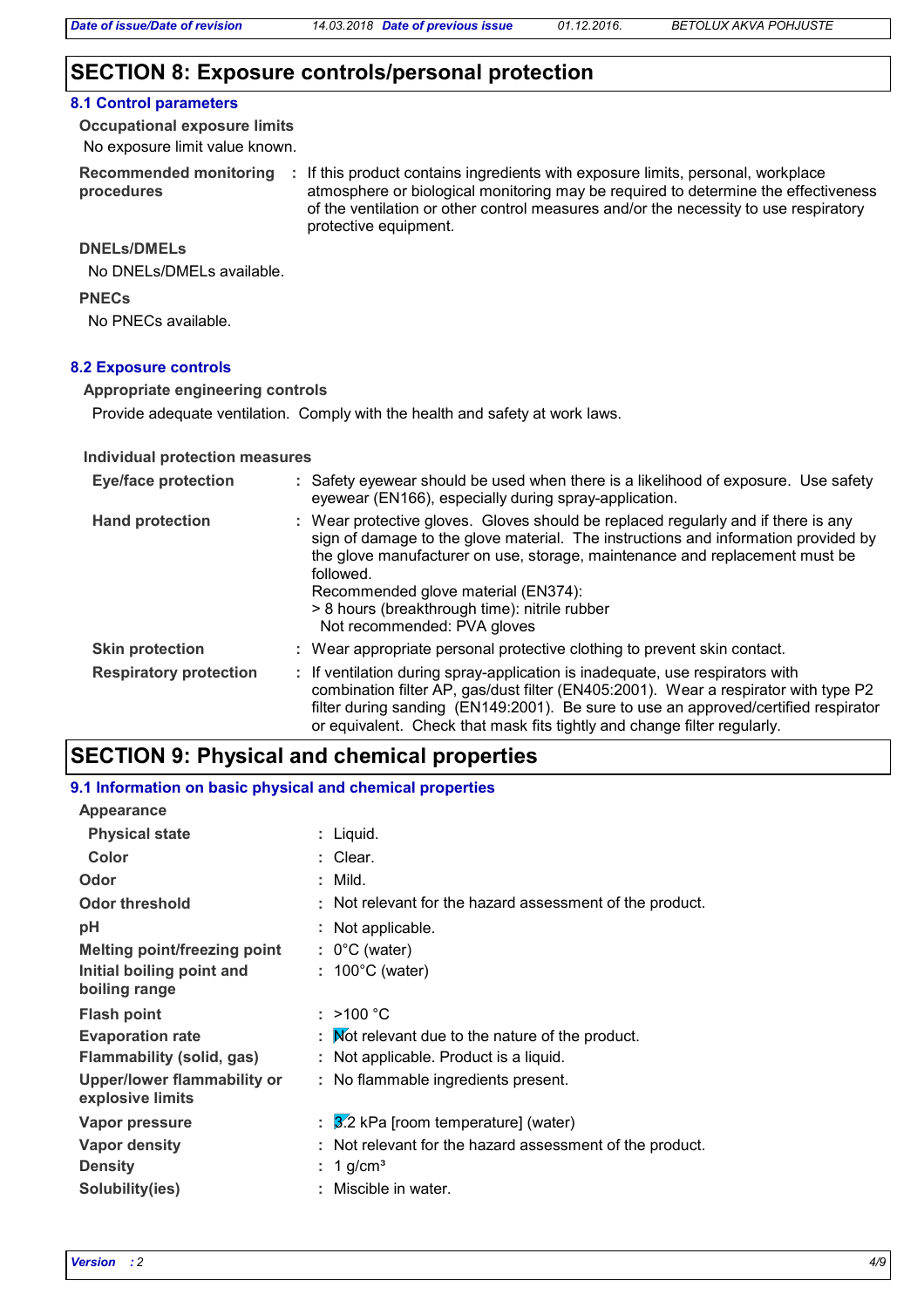| Date of issue/Date of revision                                     | 14.03.2018 Date of previous issue                        | 01.12.2016. | <b>BETOLUX AKVA POHJUSTE</b> |  |
|--------------------------------------------------------------------|----------------------------------------------------------|-------------|------------------------------|--|
| <b>Partition coefficient: n-octanol/ : Not available.</b><br>water |                                                          |             |                              |  |
| <b>Auto-ignition temperature</b>                                   | : Mot relevant due to the nature of the product.         |             |                              |  |
| <b>Decomposition temperature</b>                                   | : Not relevant for the hazard assessment of the product. |             |                              |  |
| <b>Viscosity</b>                                                   | : Not relevant for the hazard assessment of the product. |             |                              |  |
| <b>Explosive properties</b>                                        | : No explosive ingredients present.                      |             |                              |  |
| <b>Oxidizing properties</b>                                        | : No oxidizing ingredients present.                      |             |                              |  |

### **9.2 Other information**

No additional information.

| <b>SECTION 10: Stability and reactivity</b>     |                                                                                                                                                               |  |
|-------------------------------------------------|---------------------------------------------------------------------------------------------------------------------------------------------------------------|--|
| <b>10.1 Reactivity</b>                          | : See Section 10.5.                                                                                                                                           |  |
| <b>10.2 Chemical stability</b>                  | : Stable under recommended storage and handling conditions (see Section 7).                                                                                   |  |
| 10.3 Possibility of<br>hazardous reactions      | : Under normal conditions of storage and use, hazardous reactions will not occur.                                                                             |  |
| <b>10.4 Conditions to avoid</b>                 | : Avoid extreme heat and freezing.                                                                                                                            |  |
| 10.5 Incompatible materials                     | : Keep away from the following materials to prevent strong exothermic reactions:<br>oxidizing agents<br>strong acids<br>strong alkalis                        |  |
| <b>10.6 Hazardous</b><br>decomposition products | : When exposed to high temperatures, hazardous decomposition products may be<br>produced, such as carbon monoxide and dioxide, smoke, oxides of nitrogen etc. |  |

# **SECTION 11: Toxicological information**

## **11.1 Information on toxicological effects**

There is no testdata available on the product itself.

The product is not classified as hazardous according to Regulation (EC) 1272/2008 as amended.

Long term exposure to spray mist may produce respiratory tract irritation. Prolonged or repeated contact can defat the skin and lead to irritation, cracking and/or dermatitis.

### **Acute toxicity**

| <b>Product/ingredient name</b>                                                                                                                                                  | <b>Result</b> | <b>Species</b> | <b>Dose</b> | <b>Exposure</b> |
|---------------------------------------------------------------------------------------------------------------------------------------------------------------------------------|---------------|----------------|-------------|-----------------|
| $\sqrt{V}$ ,2-benzisothiazol-3(2H)-<br>one (BIT)                                                                                                                                | ILD50 Oral    | Rat            | 1020 mg/kg  |                 |
| reaction mass of: 5-chloro-<br>2-methyl-4-isothiazolin-<br>3-one [EC no. 247-500-7]<br>and 2-methyl-2H-isothiazol-<br>3-one [EC no. 220-239-6] (3:<br>1) $(C(M)$ IT/MIT $(3:1)$ | ILD50 Oral    | Rat            | 53 mg/kg    |                 |

Not classified.

### **Irritation/Corrosion**

Not classified.

### **Sensitization**

The product is not classified as sensitizing by skin contact, but it contains following preservatives or other biocides which may produce an allergic reaction:

1,2-benzisothiazol-3(2H)-one (BIT)

reaction mass of: 5-chloro-2-methyl-4-isothiazolin-3-one [EC no. 247-500-7] and 2-methyl-2H-isothiazol-3-one [EC no. 220-239-6] (3:1) (C(M)IT/MIT (3:1))

2,2'-dithiobis[N-methylbenzamide] (DTBMA)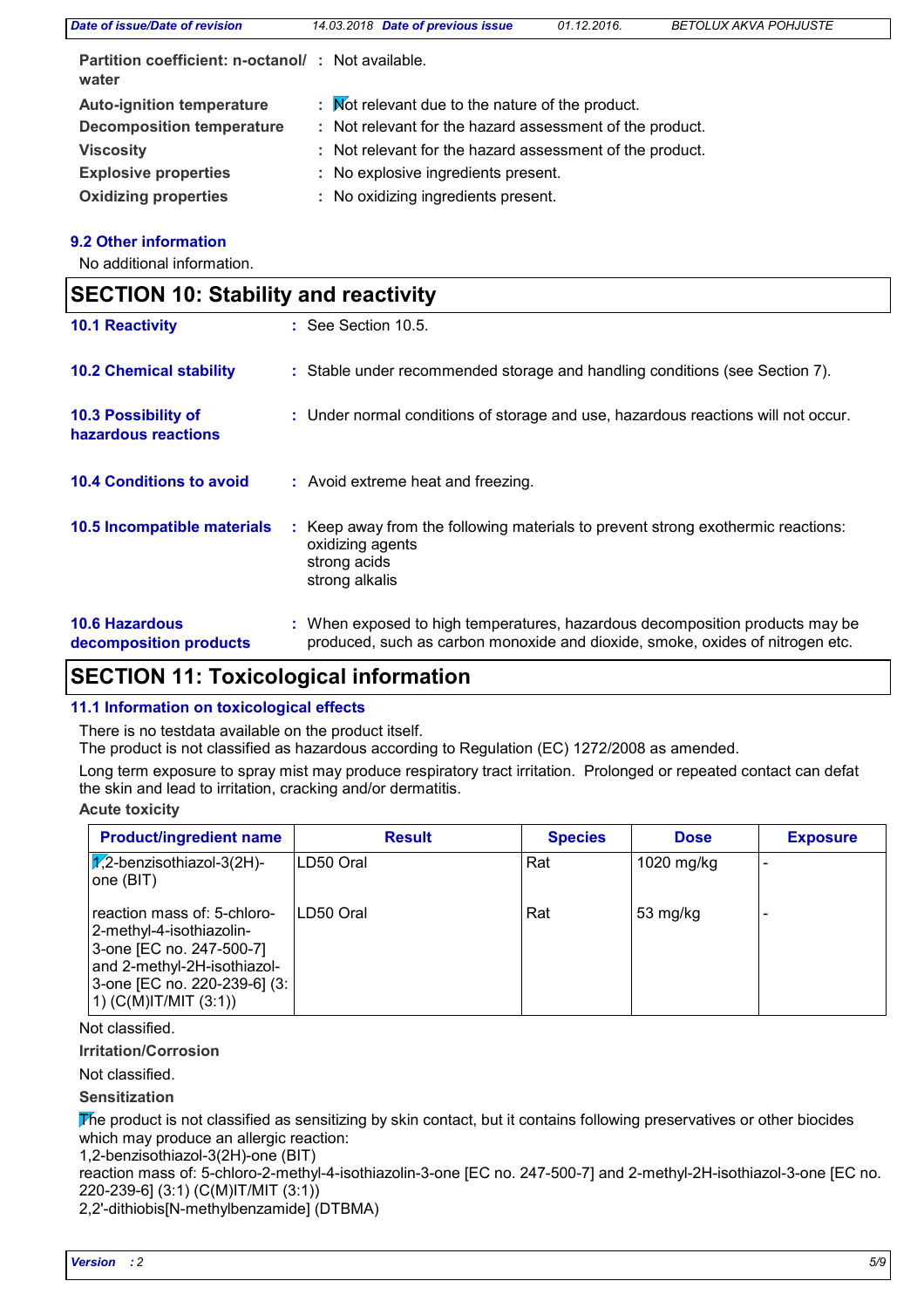**Carcinogenicity Mutagenicity Teratogenicity Reproductive toxicity Specific target organ toxicity (single exposure) Specific target organ toxicity (repeated exposure) Aspiration hazard** Not classified. Not classified. Not classified. Not classified. Not classified. Not classified. Not classified.

# **SECTION 12: Ecological information**

Ecological testing has not been conducted on this product. Do not allow to enter drains, water courses or soil.

The product is not classified as environmentally hazardous according to Regulation (EC) 1272/2008.

### **12.1 Toxicity**

| <b>Product/ingredient name</b>                                                                                                                                                  | <b>Result</b>            | <b>Species</b>                             | <b>Exposure</b> |
|---------------------------------------------------------------------------------------------------------------------------------------------------------------------------------|--------------------------|--------------------------------------------|-----------------|
| $\sqrt{2}$ -benzisothiazol-3(2H)-<br>one (BIT)                                                                                                                                  | Acute EC50 0.36 mg/l     | Algae - Skeletonema costatum               | 72 hours        |
|                                                                                                                                                                                 | Acute LC50 0.74 mg/l     | Fish                                       | 96 hours        |
| reaction mass of: 5-chloro-<br>2-methyl-4-isothiazolin-<br>3-one [EC no. 247-500-7]<br>and 2-methyl-2H-isothiazol-<br>3-one [EC no. 220-239-6] (3:<br>1) $(C(M)$ IT/MIT $(3:1)$ | Acute EC50 0.379 mg/l    | Algae - Pseudokirchneriella<br>subcapitata | 72 hours        |
|                                                                                                                                                                                 | Acute EC50 0.16 mg/l     | Daphnia - Daphnia magna                    | 48 hours        |
|                                                                                                                                                                                 | Acute LC50 0.19 mg/l     | Fish - Oncorhynchus mykiss                 | 96 hours        |
|                                                                                                                                                                                 | Chronic NOEC 0.0012 mg/l | Algae - Pseudokirchneriella<br>subcapitata | 72 hours        |
|                                                                                                                                                                                 | Chronic NOEC 0.004 mg/l  | Daphnia - Daphnia magna                    | 21 days         |

#### **12.2 Persistence and degradability**

| <b>Product/ingredient name</b>                                                                                                                                                         | <b>Aquatic half-life</b> | <b>Photolysis</b> | <b>Biodegradability</b> |
|----------------------------------------------------------------------------------------------------------------------------------------------------------------------------------------|--------------------------|-------------------|-------------------------|
| <b>Feaction mass of: 5-chloro-</b><br>2-methyl-4-isothiazolin-<br>3-one [EC no. 247-500-7]<br>and 2-methyl-2H-isothiazol-<br>3-one [EC no. 220-239-6] (3:<br>1) $(C(M)$ IT/MIT $(3:1)$ | $\overline{\phantom{0}}$ |                   | Readilv                 |

#### **12.3 Bioaccumulative potential**

**:** No specific data.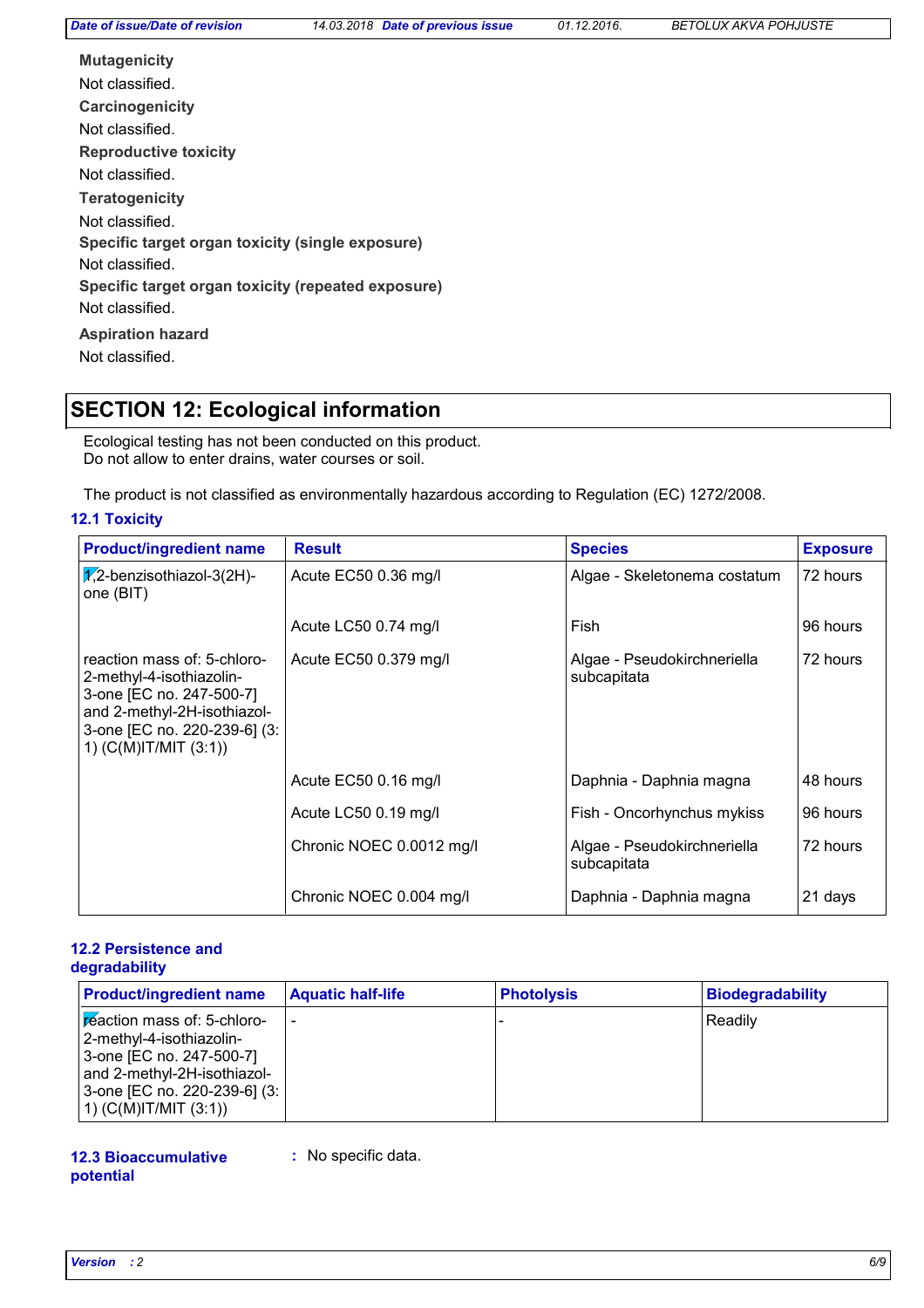| Date of issue/Date of revision            | 14.03.2018 Date of previous issue | 01.12.2016. | <b>BETOLUX AKVA POHJUSTE</b> |
|-------------------------------------------|-----------------------------------|-------------|------------------------------|
| <b>12.4 Mobility in soil</b>              |                                   |             |                              |
| Soil/water partition<br>coefficient (Koc) | : Not available.                  |             |                              |
| <b>Mobility</b>                           | : Not available.                  |             |                              |
| 12.5 Results of PBT and vPvB assessment   |                                   |             |                              |
| <b>PBT</b>                                | : Not applicable.                 |             |                              |
| <b>vPvB</b>                               | : Not applicable.                 |             |                              |
| 12.6 Other adverse effects                | : Not available.                  |             |                              |

# **SECTION 13: Disposal considerations**

#### **13.1 Waste treatment methods**

**Product**

**Methods of disposal :**

Remove as much product as possible from the tools before cleaning. Liquid residue must not be emptied into drains or sewage system, but handled in accordance with national regulations. Product residues should be left at special companies which have permission for gathering this kind of wastes.

**European waste catalogue (EWC)**

| Waste code | <b>Waste designation</b>                                       |
|------------|----------------------------------------------------------------|
| 08 01 12   | waste paint and varnish other than those mentioned in 08 01 11 |

If this product is mixed with other wastes, the original waste product code may no longer apply and the appropriate code should be assigned. For further information, contact your local waste authority.

### **Packaging**

**Methods of disposal :** Empty packaging should be recycled or disposed of in accordance with national regulations.

**Special precautions :**

No additional information.

# **SECTION 14: Transport information**

This product is not regulated for carriage according to ADR/RID, IMDG, IATA.

|                                           | <b>ADR/RID</b>           | <b>IMDG</b>                  | <b>IATA</b>    |
|-------------------------------------------|--------------------------|------------------------------|----------------|
| 14.1 UN number                            | Not regulated.           | Not regulated.               | Not regulated. |
| 14.2 UN proper<br>shipping name           | $\overline{\phantom{a}}$ | $\qquad \qquad \blacksquare$ |                |
| <b>14.3 Transport</b><br>hazard class(es) |                          | -                            |                |
| 14.4 Packing<br>group                     |                          | -                            |                |
| 14.5<br><b>Environmental</b><br>hazards   | No.                      | No.                          | No.            |
| <b>Additional</b><br>information          |                          | -                            |                |

**user**

**14.6 Special precautions for : Transport within user's premises: always transport in closed containers that are** upright and secure. Ensure that persons transporting the product know what to do in the event of an accident or spillage.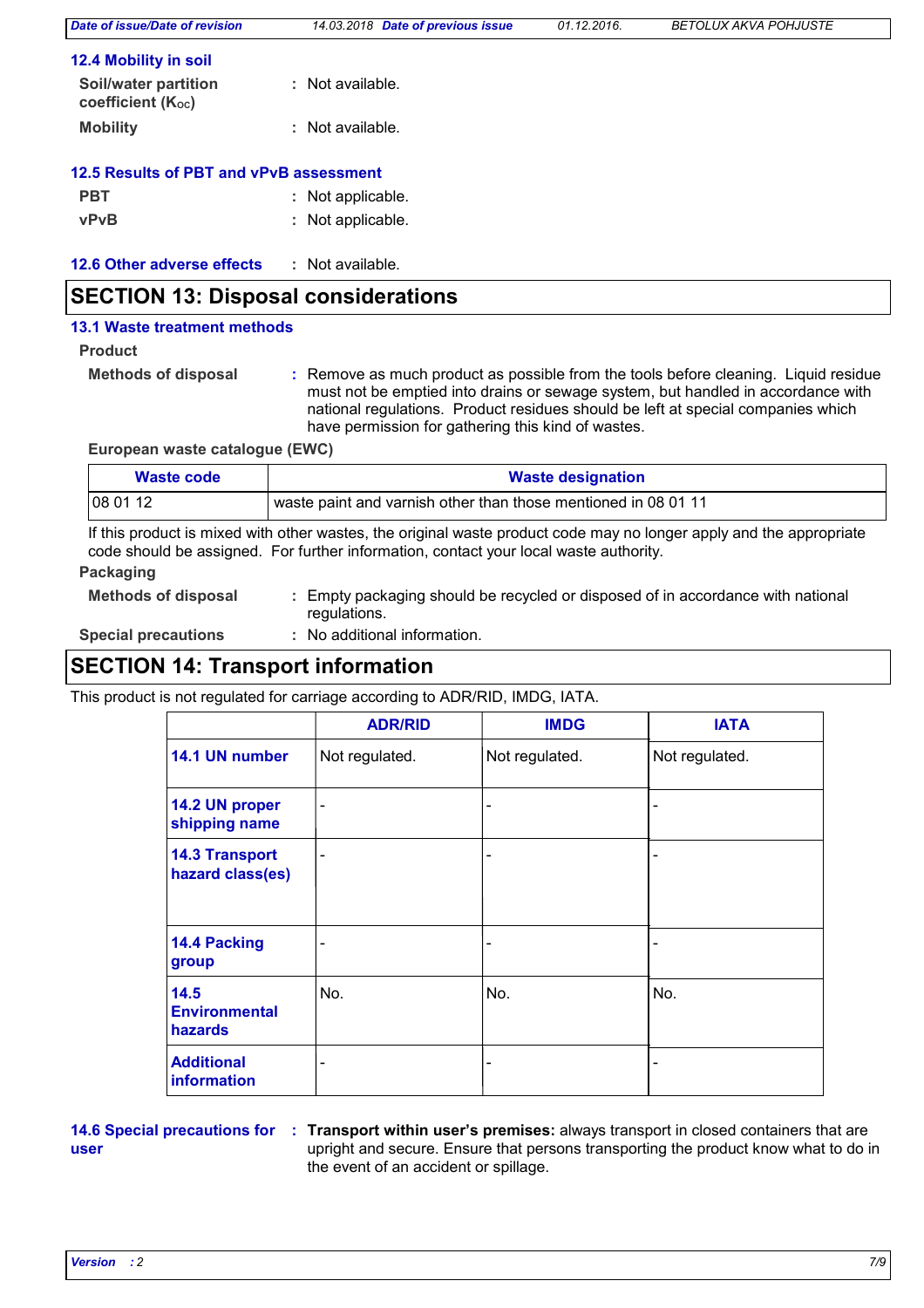*Date of issue/Date of revision 14.03.2018 Date of previous issue 01.12.2016. BETOLUX AKVA POHJUSTE*

**:** Not available.

**14.7 Transport in bulk according to Annex II of MARPOL and the IBC Code**

# **SECTION 15: Regulatory information**

|                                                  | 15.1 Safety, health and environmental regulations/legislation specific for the substance or mixture |
|--------------------------------------------------|-----------------------------------------------------------------------------------------------------|
| EU Regulation (EC) No. 1907/2006 (REACH)         |                                                                                                     |
| <b>Other EU regulations</b>                      |                                                                                                     |
| <b>Europe inventory</b>                          | : Not determined.                                                                                   |
| <b>VOC Directive</b>                             | : This product is in scope of Directive 2004/42/CE.                                                 |
| <b>15.2 Chemical Safety</b><br><b>Assessment</b> | : This product contains substances for which Chemical Safety Assessments are still<br>required.     |
| <b>SECTION 16: Other information</b>             |                                                                                                     |

# **SECTION 16: Other information**

|                          | $\nabla$ Indicates information that has changed from previously issued version.                  |
|--------------------------|--------------------------------------------------------------------------------------------------|
| <b>Abbreviations and</b> | $:$ ATE = Acute Toxicity Estimate                                                                |
| acronyms                 | CLP = Classification, Labelling and Packaging Regulation [Regulation (EC) No.<br>1272/2008]      |
|                          | DMEL = Derived Minimal Effect Level                                                              |
|                          | DNEL = Derived No Effect Level                                                                   |
|                          | EUH statement = CLP-specific Hazard statement                                                    |
|                          | PBT = Persistent, Bioaccumulative and Toxic                                                      |
|                          | PNEC = Predicted No Effect Concentration                                                         |
|                          | <b>RRN = REACH Registration Number</b>                                                           |
|                          | vPvB = Very Persistent and Very Bioaccumulative                                                  |
|                          | Procedure used to derive the classification according to Regulation (EC) No. 1272/2008 [CLP/GHS] |

#### **Classification Justification**

Not classified.

| <b>Full text of abbreviated H</b><br>statements  | : H301<br>Toxic if swallowed.<br>H <sub>302</sub><br>Harmful if swallowed.<br>H311<br>Toxic in contact with skin.<br>H314<br>Causes severe skin burns and eye damage.<br>H <sub>315</sub><br>Causes skin irritation.<br>H317<br>May cause an allergic skin reaction.<br>H318<br>Causes serious eye damage.<br>H331<br>Toxic if inhaled.<br>H400<br>Very toxic to aquatic life.<br>H410<br>Very toxic to aquatic life with long lasting effects.<br>H411<br>Toxic to aquatic life with long lasting effects.                                                                                                                                                                                                                                    |
|--------------------------------------------------|------------------------------------------------------------------------------------------------------------------------------------------------------------------------------------------------------------------------------------------------------------------------------------------------------------------------------------------------------------------------------------------------------------------------------------------------------------------------------------------------------------------------------------------------------------------------------------------------------------------------------------------------------------------------------------------------------------------------------------------------|
| <b>Full text of classifications</b><br>[CLP/GHS] | ACUTE TOXICITY (oral) - Category 3<br>$:$ Acute Tox. 3, H301<br>ACUTE TOXICITY (dermal) - Category 3<br>Acute Tox. 3, H311<br><b>ACUTE TOXICITY (inhalation) - Category 3</b><br>Acute Tox. 3, H331<br>ACUTE TOXICITY (oral) - Category 4<br>Acute Tox. 4, H302<br>Aquatic Acute 1, H400<br>AQUATIC HAZARD (ACUTE) - Category 1<br>AQUATIC HAZARD (LONG-TERM) - Category 1<br>Aquatic Chronic 1, H410<br>AQUATIC HAZARD (LONG-TERM) - Category 2<br>Aquatic Chronic 2, H411<br>Eye Dam. 1, H318<br>SERIOUS EYE DAMAGE/ EYE IRRITATION - Category 1<br>Skin Corr. 1B, H314<br>SKIN CORROSION/IRRITATION - Category 1B<br>Skin Irrit. 2, H315<br>SKIN CORROSION/IRRITATION - Category 2<br>Skin Sens. 1, H317<br>SKIN SENSITIZATION - Category 1 |
| Date of issue/Date of<br>revision                | : 3/14/2018                                                                                                                                                                                                                                                                                                                                                                                                                                                                                                                                                                                                                                                                                                                                    |
| Date of previous issue                           | : 12/1/2016                                                                                                                                                                                                                                                                                                                                                                                                                                                                                                                                                                                                                                                                                                                                    |
| <b>Version</b>                                   | $\therefore$ 2                                                                                                                                                                                                                                                                                                                                                                                                                                                                                                                                                                                                                                                                                                                                 |
| Notice to reader                                 |                                                                                                                                                                                                                                                                                                                                                                                                                                                                                                                                                                                                                                                                                                                                                |